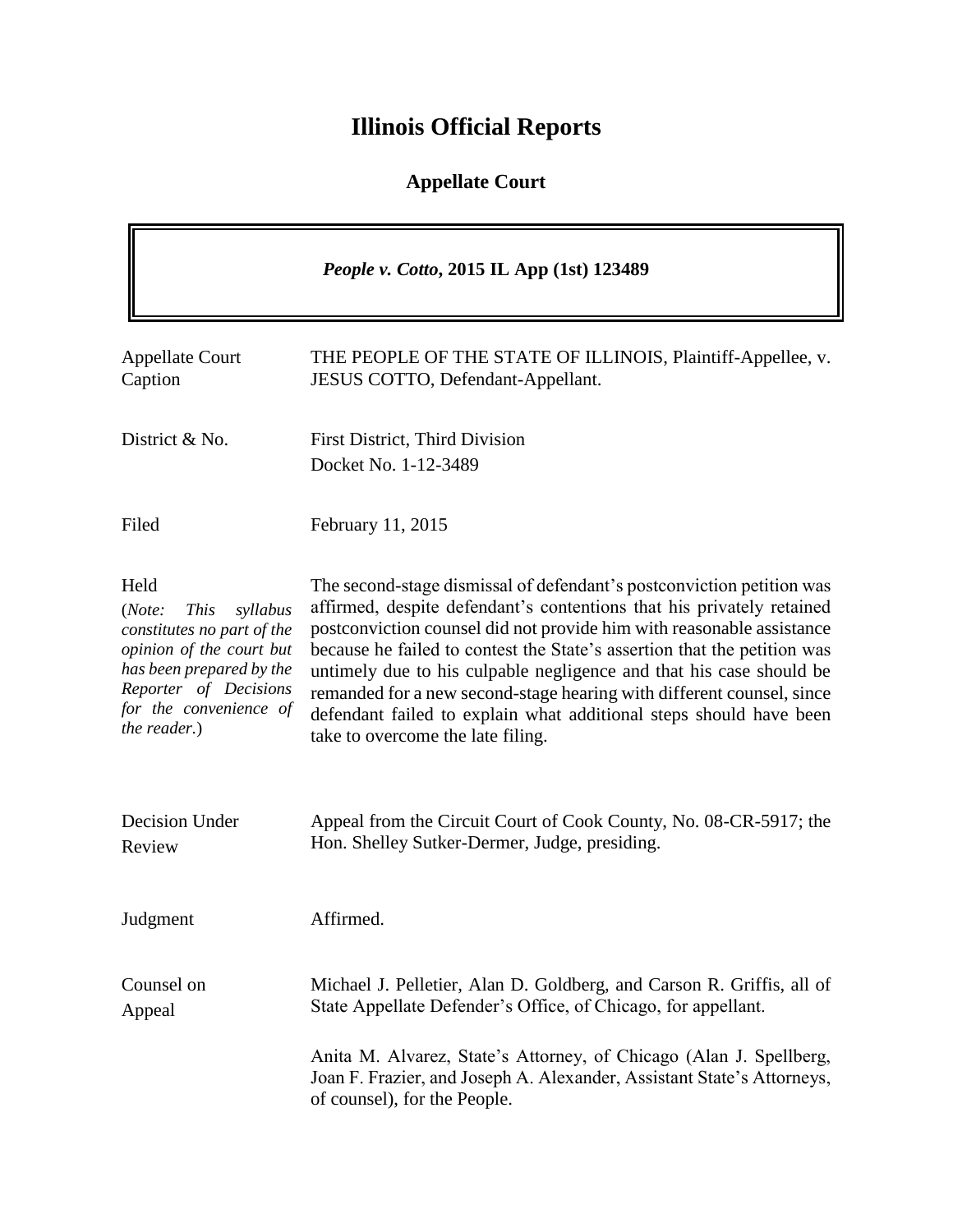$\overline{a}$ 

Panel **IUSTICE LAVIN** delivered the judgment of the court, with opinion. Justice Hyman concurred in the judgment and opinion. Presiding Justice Pucinski dissented, with opinion.

## **OPINION**

¶ 1 Defendant Jesus Cotto appeals the second-stage dismissal of his petition for relief under the Post-Conviction Hearing Act (Act) (725 ILCS 5/122-1 *et seq.* (West 2010)). He contends that his privately retained postconviction counsel did not provide him reasonable assistance because he failed to contest the State's assertion that his petition was untimely due to his culpable negligence. As a remedy, defendant requests that his case be remanded for new second-stage proceedings with different counsel.

¶ 2 Following a bench trial in September 2008, defendant was found guilty of armed robbery. Based on his prior felony convictions for armed robbery and aggravated vehicular hijacking with a weapon, he was sentenced as an habitual criminal to natural life imprisonment. This court affirmed that judgment on direct appeal. *People v. Cotto*, No. 1-08-3031 (June 3, 2009) (unpublished order under Supreme Court Rule 23).

¶ 3 On September 28, 2011, defendant filed the instant postconviction petition through retained counsel. In his petition, defendant made numerous claims of ineffective assistance of counsel at trial and on direct appeal.<sup>1</sup> He alleged, *inter alia*, that counsel failed to adequately prepare him for trial; failed to communicate with him and his family throughout the trial and appeals process; and failed to mail him a copy of this court's decision on direct appeal for more than 30 days after it was issued.

¶ 4 In support of the petition, defendant attached affidavits from his brother and mother, who averred, in relevant part, that counsel failed to communicate with them throughout the trial and on appeal, and failed to inform them about defendant's conviction and the decision on direct appeal until more than 30 days after issuance. Defendant also attached a copy of an envelope from counsel addressed to defendant's mother, postmarked September 4, 2009, and his own affidavit corroborating the allegations in his petition.

¶ 5 On November 18, 2011, the circuit court docketed defendant's petition for second-stage proceedings. On March, 30, 2012, the State moved to dismiss it, arguing, *inter alia*, that it was untimely filed. The State noted that the petition was filed more than six months after the appellate decision was issued and that defendant had failed to present facts to suggest that the untimely filing was not due to his culpable negligence.<sup>2</sup> The State also asserted that defendant's substantive claims were barred by *res judicata* and waiver; that the petition consisted of unsupported, conclusory allegations; and, as a consequence, that defendant failed to make a substantial showing of a constitutional violation to merit an evidentiary hearing.

<sup>&</sup>lt;sup>1</sup>The record shows that defendant retained the same attorney at trial and on direct appeal.

<sup>&</sup>lt;sup>2</sup>The State noted, incorrectly, that the appellate decision was filed on August 19, 2009, instead of June 3, 2009; however, that discrepancy is inconsequential where the petition was filed more than two years after the direct appeal.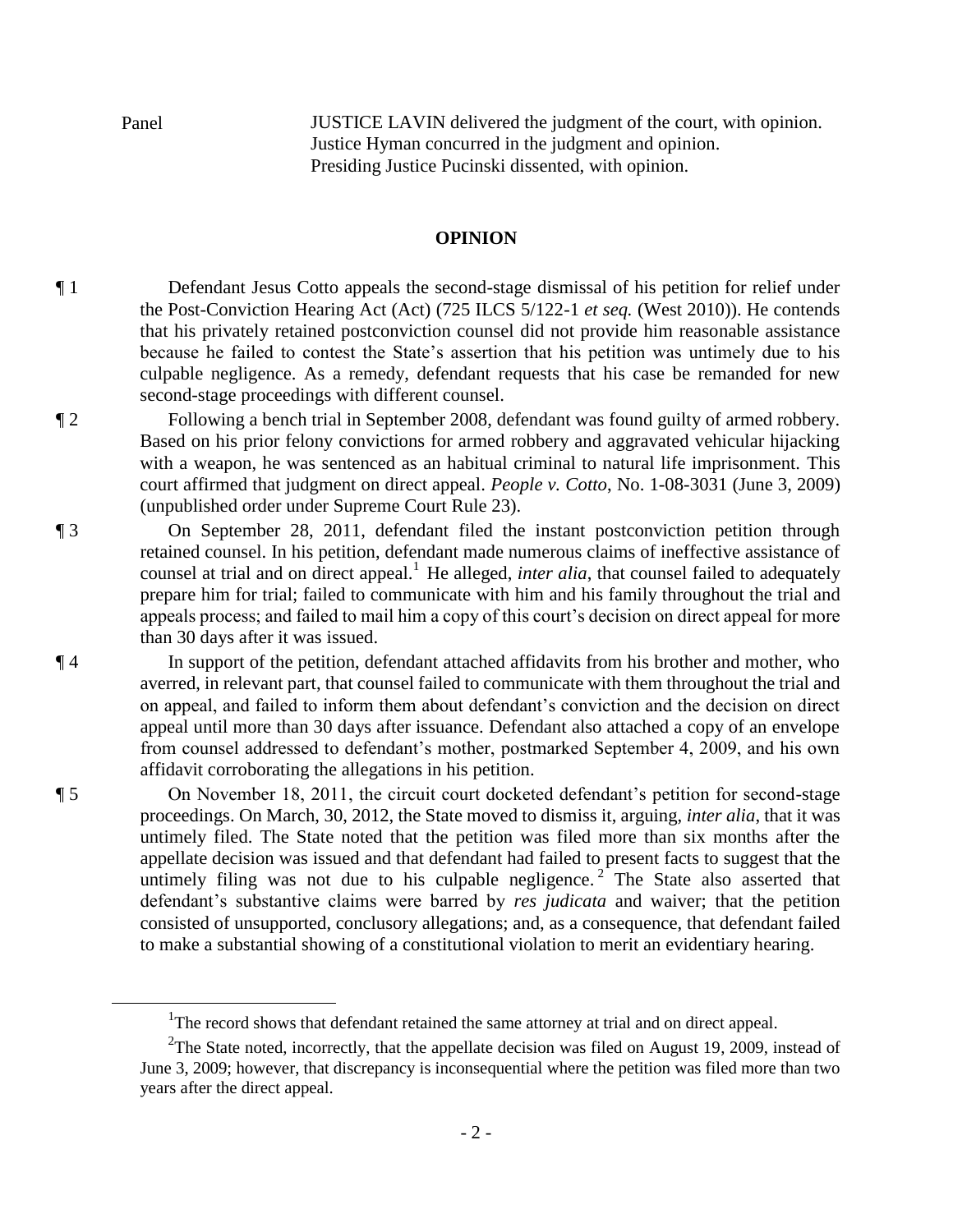¶ 6 On August 17, 2012, defense counsel filed a response to the State's motion in which he asserted that the petition was timely filed because trial counsel failed to inform defendant about the June 3, 2009 appellate decision and that the attached envelope, postmarked September 4, 2009, proved that the decision was sent to defendant's mother, rather than him, and that it was mailed more than 30 days after the decision was issued. Counsel maintained that defendant was incarcerated at the time of his appeal and that the delay in filing the petition was not due to any negligence on defendant's part, but was the result of the ineffectiveness of trial counsel, who failed to timely communicate with him about his appeal.

¶ 7 On November 2, 2012, the court conducted a hearing on the State's motion. The State rested on its arguments in the motion to dismiss regarding the timeliness issue, then argued the merits of the substantive claims set forth in defendant's petition. The State asserted that each of defendant's claims was speculative, refuted by the record, or unsupported by law or fact, and that counsel had provided reasonable assistance.

¶ 8 Postconviction counsel did not address the untimeliness of the petition and, instead, focused on the merits of the claims in the petition. Counsel acknowledged that there "[was not] one particular thing that pinpoint[ed] to the ineffective assistance of [trial] counsel," but that the court should look at "the whole house," suggesting, as in the petition, that the "cumulative effect" of trial counsel's actions constituted a substantial violation of defendant's constitutional rights. Prior to issuing its ruling, the circuit court noted that it had reviewed the case, examined each of defendant's claims and found that they were not supported by the record or the law, and then granted the State's motion to dismiss.

¶ 9 In this appeal from that order, defendant abandons the issues raised in his petition, thereby forfeiting their appellate review (Ill. S. Ct. R. 341(h)(7) (eff. Feb. 6, 2013)). Instead, defendant solely claims that his retained postconviction counsel failed to provide him reasonable assistance with his petition because he failed to contest the State's assertion that the untimely filing of his petition was due to his culpable negligence.

- ¶ 10 The State, relying on our decision in *People v. Csaszar*, 2013 IL App (1st) 100467, ¶ 25, responds that the Act does not require reasonable assistance of privately retained counsel, and thus defendant failed to state a cognizable claim on appeal. In *Csaszar*, defendant hired a private attorney to draft and file his postconviction petition, alleging various claims of ineffective assistance of counsel. The State filed a motion to dismiss the petition, which was subsequently granted. *Csaszar*, 2013 IL App (1st) 100467, ¶¶ 12-13. On appeal, defendant did not contest the dismissal of his petition on the merits, but argued instead that privately retained counsel did not provide him reasonable assistance. *Csaszar*, 2013 IL App (1st) 100467, ¶ 15. There, we held that although a *pro se* defendant had a right to reasonable assistance from appointed counsel, neither the Act nor case law supported the claim that the State was required to provide reasonable assistance of counsel for any petitioner able to hire his own postconviction counsel, and therefore defendant failed to state a cognizable claim for relief. *Csaszar*, 2013 IL App (1st) 100467, ¶¶ 18, 25. We find no appreciable difference in the case at bar, where, as in *Csaszar*, defendant retained private counsel to prepare and file his petition for him.
- ¶ 11 Defendant, on the other hand, relies on *People v. Anguiano*, 2013 IL App (1st) 113458, where the Fourth Division of this court found that the Act requires a reasonable level of assistance from all counsel, whether appointed or privately retained, and declined to draw a distinction between the two. *People v. Anguiano*, 2013 IL App (1st) 113458, ¶¶ 32, 34. We

- 3 -